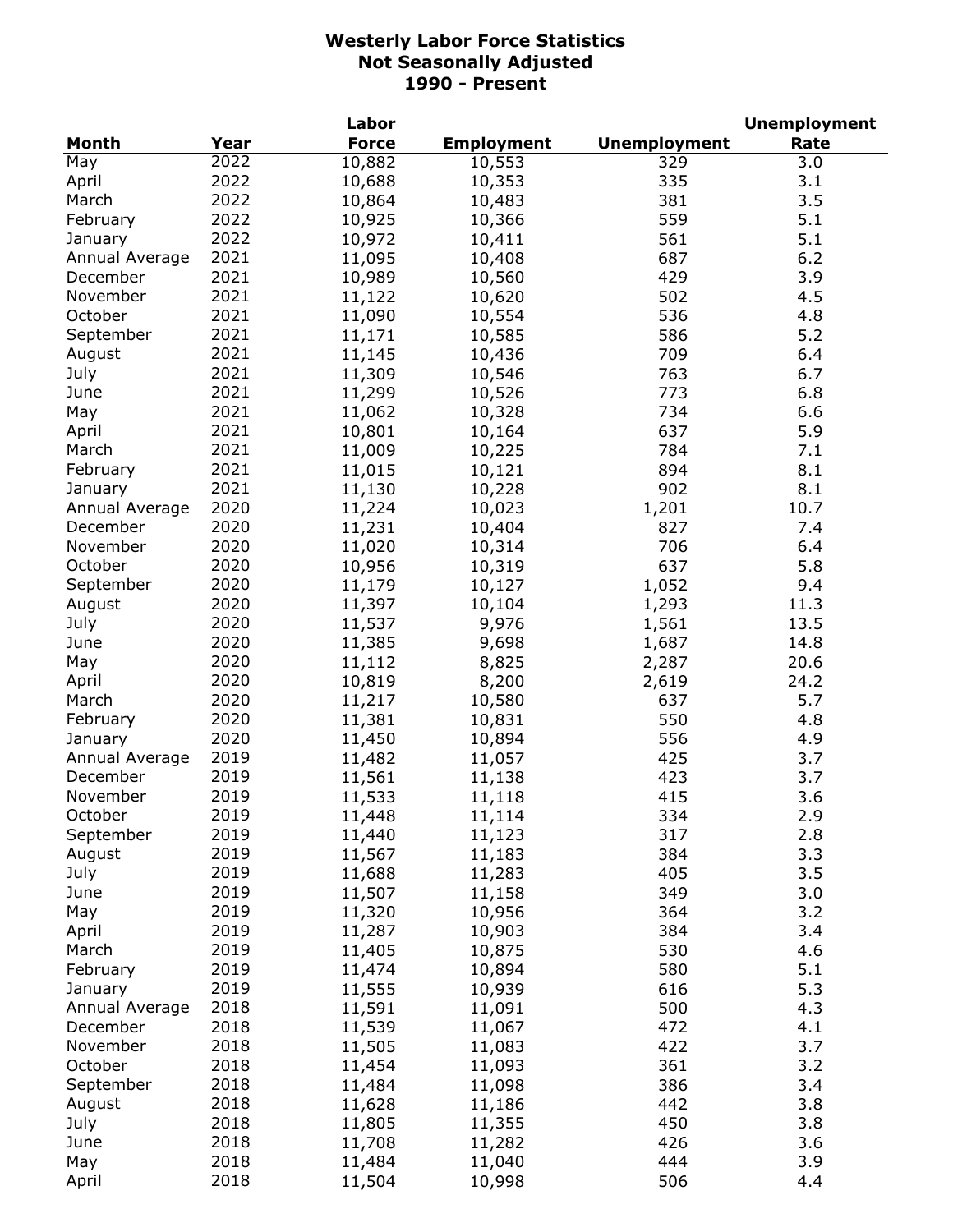|                |      | Labor        |                   |                     | <b>Unemployment</b> |
|----------------|------|--------------|-------------------|---------------------|---------------------|
| Month          | Year | <b>Force</b> | <b>Employment</b> | <b>Unemployment</b> | Rate                |
| March          | 2018 | 11,606       | 10,973            | 633                 | 5.5                 |
| February       | 2018 | 11,707       | 10,977            | 730                 | 6.2                 |
| January        | 2018 | 11,671       | 10,940            | 731                 | 6.3                 |
| Annual Average | 2017 | 11,591       | 10,998            | 593                 | 5.1                 |
| December       | 2017 | 11,585       | 10,996            | 589                 | 5.1                 |
| November       | 2017 | 11,587       | 10,997            | 590                 | 5.1                 |
| October        | 2017 | 11,515       | 10,993            | 522                 | 4.5                 |
| September      | 2017 | 11,553       | 11,052            | 501                 | 4.3                 |
| August         | 2017 | 11,628       | 11,099            | 529                 | 4.5                 |
| July           | 2017 | 11,734       | 11,188            | 546                 | 4.7                 |
| June           | 2017 | 11,699       | 11,169            | 530                 | 4.5                 |
| May            | 2017 | 11,446       | 10,924            | 522                 | 4.6                 |
| April          | 2017 | 11,501       | 10,932            | 569                 | 4.9                 |
| March          | 2017 | 11,581       | 10,916            | 665                 | 5.7                 |
| February       | 2017 | 11,635       | 10,876            | 759                 | 6.5                 |
| January        | 2017 | 11,624       | 10,829            | 795                 | 6.8                 |
| Annual Average | 2016 | 11,306       | 10,620            | 686                 | 6.1                 |
| December       | 2016 | 11,341       | 10,695            | 646                 | 5.7                 |
| November       | 2016 | 11,323       | 10,688            | 635                 | 5.6                 |
| October        | 2016 | 11,228       | 10,635            | 593                 | 5.3                 |
| September      | 2016 | 11,254       | 10,632            | 622                 | 5.5                 |
| August         | 2016 | 11,368       | 10,743            | 625                 | 5.5                 |
| July           | 2016 | 11,500       | 10,838            | 662                 | 5.8                 |
| June           | 2016 | 11,425       | 10,782            | 643                 | 5.6                 |
| May            | 2016 | 11,172       | 10,550            | 622                 | 5.6                 |
| April          | 2016 | 11,255       | 10,555            | 700                 | 6.2                 |
| March          | 2016 | 11,254       | 10,456            | 798                 | 7.1                 |
| February       | 2016 | 11,288       | 10,454            | 834                 | 7.4                 |
| January        | 2016 | 11,261       | 10,411            | 850                 | 7.5                 |
| Annual Average | 2015 | 11,413       | 10,585            | 828                 | 7.3                 |
| December       | 2015 | 11,321       | 10,537            | 784                 | 6.9                 |
| November       | 2015 | 11,300       | 10,515            | 785                 | 6.9                 |
| October        | 2015 | 11,295       | 10,568            | 727                 | 6.4                 |
| September      | 2015 | 11,263       | 10,579            | 684                 | 6.1                 |
| August         | 2015 | 11,460       | 10,729            | 731                 | 6.4                 |
| July           | 2015 | 11,552       | 10,773            | 779                 | 6.7                 |
| June           | 2015 | 11,604       | 10,819            | 785                 | 6.8                 |
| May            | 2015 | 11,415       | 10,607            | 808                 | 7.1                 |
| April          | 2015 | 11,322       | 10,517            | 805                 | 7.1                 |
| March          | 2015 | 11,381       | 10,429            | 952                 | 8.4                 |
| February       | 2015 | 11,524       | 10,504            | 1,020               | 8.9                 |
| January        | 2015 | 11,520       | 10,448            | 1,072               | 9.3                 |
| Annual Average | 2014 | 11,593       | 10,522            | 1,071               | 9.2                 |
| December       | 2014 | 11,482       | 10,527            | 955                 | 8.3                 |
| November       | 2014 | 11,486       | 10,483            | 1,003               | 8.7                 |
| October        | 2014 | 11,461       | 10,558            | 903                 | 7.9                 |
| September      | 2014 | 11,467       | 10,520            | 947                 | 8.3                 |
| August         | 2014 | 11,693       | 10,685            | 1,008               | 8.6                 |
| July           | 2014 | 11,801       | 10,770            | 1,031               | 8.7                 |
| June           | 2014 | 11,693       | 10,685            | 1,008               | 8.6                 |
| May            | 2014 | 11,511       | 10,459            | 1,052               | 9.1                 |
| April          | 2014 | 11,522       | 10,471            | 1,051               | 9.1                 |
| March          | 2014 | 11,616       | 10,383            | 1,233               | 10.6                |
| February       | 2014 | 11,703       | 10,382            | 1,321               | 11.3                |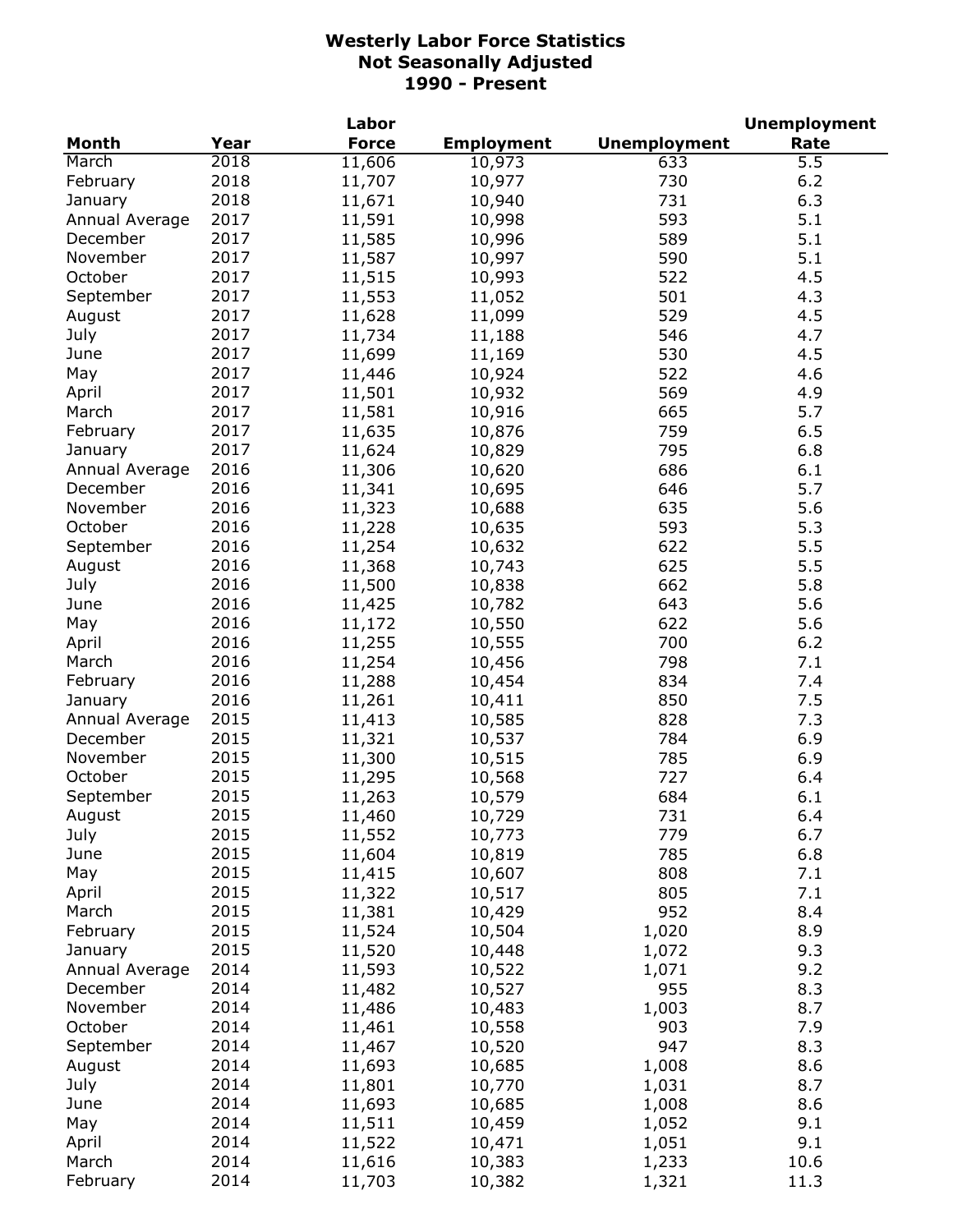|                |      | Labor        |                   |                     | <b>Unemployment</b> |
|----------------|------|--------------|-------------------|---------------------|---------------------|
| <b>Month</b>   | Year | <b>Force</b> | <b>Employment</b> | <b>Unemployment</b> | Rate                |
| January        | 2014 | 11,685       | 10,344            | 1,341               | 11.5                |
| Annual Average | 2013 | 11,799       | 10,523            | 1,276               | 10.8                |
| December       | 2013 | 11,651       | 10,435            | 1,216               | 10.4                |
| November       | 2013 | 11,691       | 10,447            | 1,244               | 10.6                |
| October        | 2013 | 11,597       | 10,384            | 1,213               | 10.5                |
| September      | 2013 | 11,693       | 10,485            | 1,208               | 10.3                |
| August         | 2013 | 11,846       | 10,598            | 1,248               | 10.5                |
| July           | 2013 | 11,984       | 10,747            | 1,237               | 10.3                |
| June           | 2013 | 11,941       | 10,659            | 1,282               | 10.7                |
| May            | 2013 | 11,775       | 10,502            | 1,273               | 10.8                |
| April          | 2013 | 11,760       | 10,525            | 1,235               | 10.5                |
| March          | 2013 | 11,754       | 10,450            | 1,304               | 11.1                |
| February       | 2013 | 11,914       | 10,513            | 1,401               | 11.8                |
| January        | 2013 | 11,976       | 10,525            | 1,451               | 12.1                |
| Annual Average | 2012 | 11,934       | 10,575            | 1,359               | 11.4                |
| December       | 2012 | 12,016       | 10,684            | 1,332               | 11.1                |
| November       | 2012 | 11,947       | 10,661            | 1,286               | 10.8                |
| October        | 2012 |              |                   |                     |                     |
| September      | 2012 | 11,946       | 10,718            | 1,228               | 10.3                |
|                |      | 11,892       | 10,658            | 1,234               | 10.4                |
| August         | 2012 | 11,965       | 10,647            | 1,318               | 11.0                |
| July           | 2012 | 12,100       | 10,738            | 1,362               | 11.3                |
| June           | 2012 | 11,984       | 10,660            | 1,324               | 11.0                |
| May            | 2012 | 11,829       | 10,514            | 1,315               | 11.1                |
| April          | 2012 | 11,718       | 10,428            | 1,290               | 11.0                |
| March          | 2012 | 11,835       | 10,384            | 1,451               | 12.3                |
| February       | 2012 | 11,966       | 10,398            | 1,568               | 13.1                |
| January        | 2012 | 12,013       | 10,411            | 1,602               | 13.3                |
| Annual Average | 2011 | 12,103       | 10,694            | 1,409               | 11.6                |
| December       | 2011 | 12,083       | 10,633            | 1,450               | 12.0                |
| November       | 2011 | 12,023       | 10,631            | 1,392               | 11.6                |
| October        | 2011 | 11,971       | 10,621            | 1,350               | 11.3                |
| September      | 2011 | 12,033       | 10,659            | 1,374               | 11.4                |
| August         | 2011 | 12,107       | 10,733            | 1,374               | 11.3                |
| July           | 2011 | 12,132       | 10,829            | 1,303               | 10.7                |
| June           | 2011 | 12,135       | 10,815            | 1,320               | 10.9                |
| May            | 2011 | 12,019       | 10,705            | 1,314               | 10.9                |
| April          | 2011 | 12,056       | 10,725            | 1,331               | 11.0                |
| March          | 2011 | 12,163       | 10,655            | 1,508               | 12.4                |
| February       | 2011 | 12,221       | 10,647            | 1,574               | 12.9                |
| January        | 2011 | 12,291       | 10,676            | 1,615               | 13.1                |
| Annual Average | 2010 | 12,385       | 10,932            | 1,453               | 11.7                |
| December       | 2010 | 12,376       | 10,879            | 1,497               | 12.1                |
| November       | 2010 | 12,357       | 10,865            | 1,492               | 12.1                |
| October        | 2010 | 12,278       | 10,919            | 1,359               | 11.1                |
| September      | 2010 | 12,347       | 11,006            | 1,341               | 10.9                |
| August         | 2010 | 12,432       | 11,103            | 1,329               | 10.7                |
| July           | 2010 | 12,488       | 11,184            | 1,304               | 10.4                |
| June           | 2010 | 12,409       | 11,101            | 1,308               | 10.5                |
| May            | 2010 | 12,318       | 10,940            | 1,378               | 11.2                |
| April          | 2010 | 12,482       | 10,921            | 1,561               | 12.5                |
| March          | 2010 | 12,349       | 10,767            | 1,582               | 12.8                |
| February       | 2010 | 12,391       | 10,758            | 1,633               | 13.2                |
| January        | 2010 | 12,399       | 10,744            | 1,655               | 13.3                |
| Annual Average | 2009 | 13,465       | 12,209            | 1,256               | 9.3                 |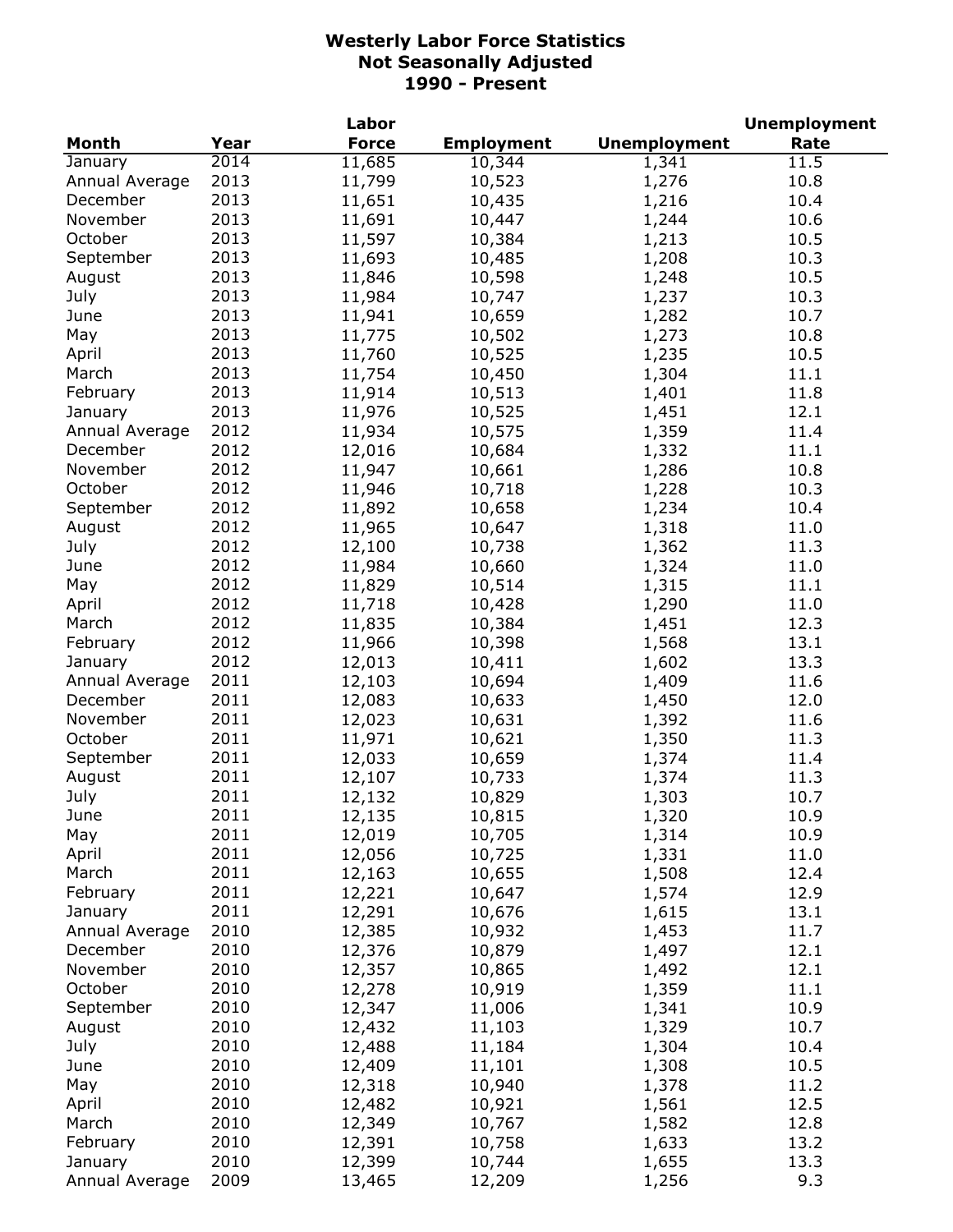|                |      | Labor            |                   |                     | <b>Unemployment</b> |
|----------------|------|------------------|-------------------|---------------------|---------------------|
| <b>Month</b>   | Year | <b>Force</b>     | <b>Employment</b> | <b>Unemployment</b> | Rate                |
| December       | 2009 | 13,197           | 12,047            | 1,150               | 8.7                 |
| November       | 2009 | 13,225           | 12,129            | 1,096               | 8.3                 |
| October        | 2009 | 13,322           | 12,147            | 1,175               | 8.8                 |
| September      | 2009 | 13,282           | 12,202            | 1,080               | 8.1                 |
| August         | 2009 | 13,662           | 12,419            | 1,243               | 9.1                 |
| July           | 2009 | 13,810           | 12,548            | 1,262               | 9.1                 |
| June           | 2009 | 13,568           | 12,373            | 1,195               | 8.8                 |
| May            | 2009 | 13,360           | 12,130            | 1,230               | 9.2                 |
| April          | 2009 | 13,424           | 12,091            | 1,333               | 9.9                 |
| March          | 2009 | 13,567           | 12,146            | 1,421               | 10.5                |
| February       | 2009 | 13,532           | 12,104            | 1,428               | 10.6                |
| January        | 2009 | 13,635           | 12,176            | 1,459               | 10.7                |
| Annual Average | 2008 | 13,495           | 12,591            | 904                 | 6.7                 |
| December       | 2008 | 13,563           | 12,397            | 1,166               | 8.6                 |
| November       | 2008 | 13,499           | 12,484            | 1,015               | 7.5                 |
| October        | 2008 | 13,386           | 12,521            | 865                 | 6.5                 |
| September      | 2008 | 13,388           | 12,542            | 846                 | 6.3                 |
| August         | 2008 | 13,785           | 12,781            | 1,004               | 7.3                 |
| July           | 2008 | 13,947           | 12,935            | 1,012               | 7.3                 |
| June           | 2008 | 13,597           | 12,771            | 826                 | 6.1                 |
| May            | 2008 | 13,405           | 12,586            | 819                 | 6.1                 |
| April          | 2008 | 13,345           | 12,558            | 787                 | 5.9                 |
| March          | 2008 | 13,260           | 12,429            | 831                 | 6.3                 |
| February       | 2008 | 13,305           | 12,484            | 821                 | 6.2                 |
| January        | 2008 | 13,462           | 12,607            | 855                 | 6.4                 |
| Annual Average | 2007 | 13,164           | 12,581            | 583                 | 4.4                 |
| December       | 2007 | 13,143           | 12,518            | 625                 | 4.8                 |
| November       | 2007 | 13,165           | 12,595            | 570                 | 4.3                 |
| October        | 2007 | 13,108           | 12,574            | 534                 | 4.1                 |
| September      | 2007 | 13,164           | 12,663            | 501                 | 3.8                 |
| August         | 2007 | 13,357           | 12,805            | 552                 | 4.1                 |
| July           | 2007 | 13,468           | 12,851            | 617                 | 4.6                 |
| June           | 2007 | 13,184           | 12,690            | 494                 | 3.7                 |
| May            | 2007 | 12,954           | 12,437            | 517                 | 4.0                 |
|                | 2007 |                  |                   | 508                 | 3.9                 |
| April<br>March | 2007 | 12,889<br>13,079 | 12,381<br>12,479  | 600                 | 4.6                 |
| February       | 2007 | 13,170           | 12,460            | 710                 | 5.4                 |
| January        | 2007 | 13,280           | 12,516            | 764                 | 5.8                 |
| Annual Average | 2006 | 13,292           | 12,678            | 614                 | 4.6                 |
| December       | 2006 | 13,339           | 12,770            | 569                 | 4.3                 |
| November       | 2006 | 13,206           | 12,642            | 564                 | 4.3                 |
| October        | 2006 | 13,135           | 12,651            | 484                 | 3.7                 |
| September      | 2006 | 13,204           | 12,704            | 500                 | 3.8                 |
|                | 2006 | 13,434           | 12,888            | 546                 | 4.1                 |
| August         | 2006 | 13,600           | 12,965            | 635                 | 4.7                 |
| July           |      |                  |                   |                     | 4.2                 |
| June           | 2006 | 13,293           | 12,737            | 556                 |                     |
| May            | 2006 | 13,146           | 12,568            | 578                 | 4.4                 |
| April          | 2006 | 13,093           | 12,517            | 576                 | 4.4                 |
| March          | 2006 | 13,241           | 12,511            | 730                 | 5.5                 |
| February       | 2006 | 13,371           | 12,533            | 838                 | 6.3                 |
| January        | 2006 | 13,446           | 12,649            | 797                 | 5.9                 |
| Annual Average | 2005 | 13,048           | 12,486            | 562                 | 4.3                 |
| December       | 2005 | 13,220           | 12,601            | 619                 | 4.7                 |
| November       | 2005 | 13,096           | 12,527            | 569                 | 4.3                 |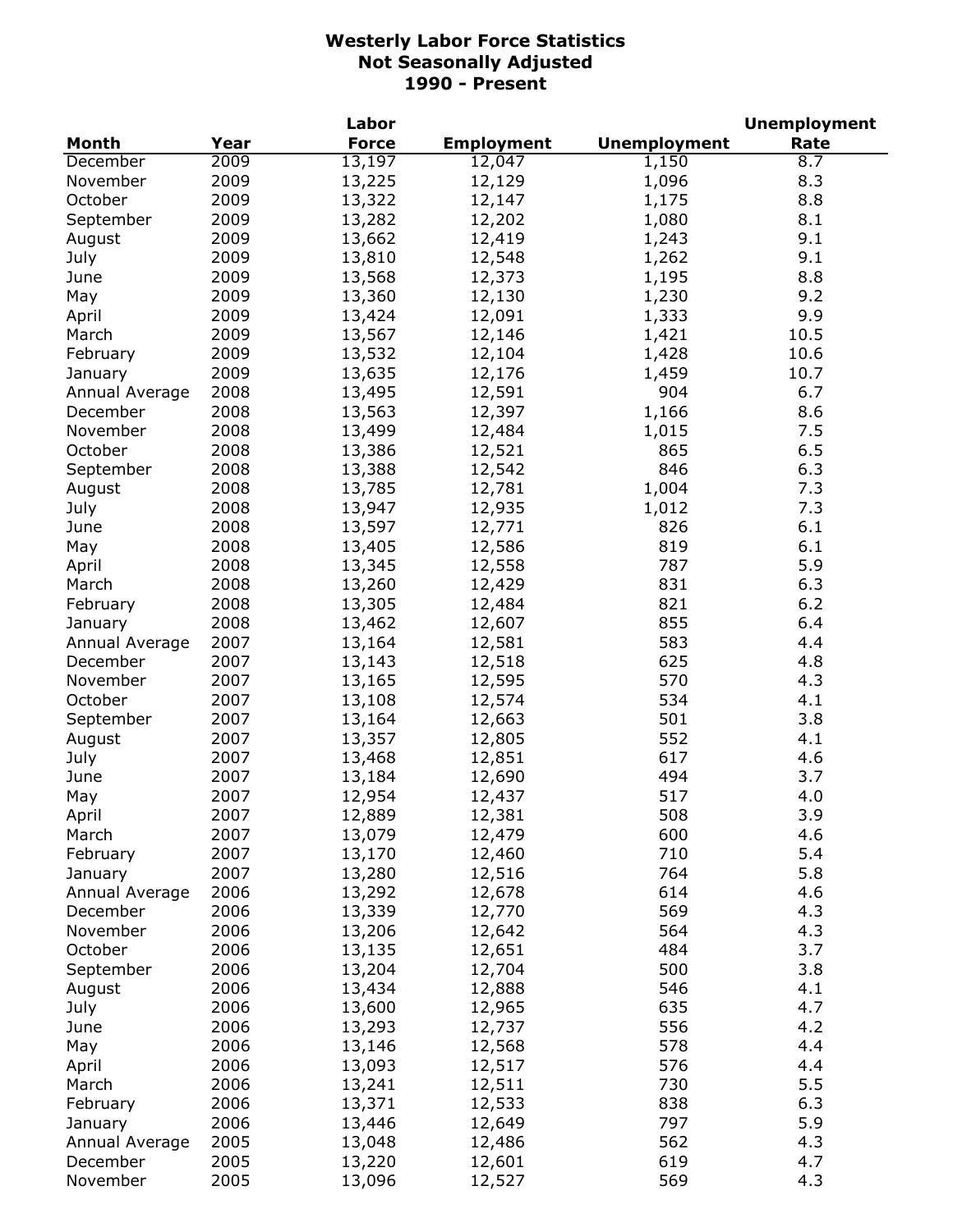|                |      | Labor        |                   |                     | <b>Unemployment</b> |
|----------------|------|--------------|-------------------|---------------------|---------------------|
| <b>Month</b>   | Year | <b>Force</b> | <b>Employment</b> | <b>Unemployment</b> | Rate                |
| October        | 2005 | 13,102       | 12,541            | 561                 | 4.3                 |
| September      | 2005 | 13,032       | 12,568            | 464                 | 3.6                 |
| August         | 2005 | 13,289       | 12,793            | 496                 | 3.7                 |
| July           | 2005 | 13,362       | 12,814            | 548                 | 4.1                 |
| June           | 2005 | 13,044       | 12,559            | 485                 | 3.7                 |
| May            | 2005 | 12,890       | 12,392            | 498                 | 3.9                 |
| April          | 2005 | 12,788       | 12,333            | 455                 | 3.6                 |
| March          | 2005 | 12,933       | 12,277            | 656                 | 5.1                 |
| February       | 2005 | 12,930       | 12,219            | 711                 | 5.5                 |
| January        | 2005 | 12,890       | 12,212            | 678                 | 5.3                 |
| Annual Average | 2004 | 12,795       | 12,240            | 555                 | 4.3                 |
| December       | 2004 | 12,793       | 12,331            | 462                 | 3.6                 |
| November       | 2004 | 12,782       | 12,337            | 445                 | 3.5                 |
| October        | 2004 | 12,689       | 12,252            | 437                 | 3.4                 |
| September      | 2004 | 12,755       | 12,310            | 445                 | 3.5                 |
| August         | 2004 | 12,954       | 12,483            | 471                 | 3.6                 |
| July           | 2004 | 13,166       | 12,624            | 542                 | 4.1                 |
| June           | 2004 | 12,782       | 12,307            | 475                 | 3.7                 |
|                | 2004 | 12,511       | 12,024            | 487                 | 3.9                 |
| May            | 2004 |              |                   | 572                 | 4.5                 |
| April          |      | 12,622       | 12,050            |                     |                     |
| March          | 2004 | 12,779       | 12,011            | 768                 | 6.0                 |
| February       | 2004 | 12,834       | 12,054            | 780                 | 6.1                 |
| January        | 2004 | 12,871       | 12,091            | 780                 | 6.1                 |
| Annual Average | 2003 | 12,907       | 12,432            | 475                 | 3.7                 |
| December       | 2003 | 12,772       | 12,315            | 457                 | 3.6                 |
| November       | 2003 | 12,752       | 12,324            | 428                 | 3.4                 |
| October        | 2003 | 12,731       | 12,323            | 408                 | 3.2                 |
| September      | 2003 | 12,800       | 12,399            | 401                 | 3.1                 |
| August         | 2003 | 13,005       | 12,612            | 393                 | 3.0                 |
| July           | 2003 | 13,238       | 12,765            | 473                 | 3.6                 |
| June           | 2003 | 13,015       | 12,625            | 390                 | 3.0                 |
| May            | 2003 | 12,737       | 12,367            | 370                 | 2.9                 |
| April          | 2003 | 12,815       | 12,341            | 474                 | 3.7                 |
| March          | 2003 | 12,976       | 12,361            | 615                 | 4.7                 |
| February       | 2003 | 13,034       | 12,393            | 641                 | 4.9                 |
| January        | 2003 | 13,005       | 12,361            | 644                 | 5.0                 |
| Annual Average | 2002 | 12,880       | 12,345            | 535                 | 4.2                 |
| December       | 2002 | 13,042       | 12,449            | 593                 | 4.5                 |
| November       | 2002 | 13,024       | 12,463            | 561                 | 4.3                 |
| October        | 2002 | 12,916       | 12,428            | 488                 | 3.8                 |
| September      | 2002 | 12,912       | 12,416            | 496                 | 3.8                 |
| August         | 2002 | 13,093       | 12,545            | 548                 | 4.2                 |
| July           | 2002 | 13,180       | 12,632            | 548                 | 4.2                 |
| June           | 2002 | 12,837       | 12,394            | 443                 | 3.5                 |
| May            | 2002 | 12,579       | 12,144            | 435                 | 3.5                 |
| April          | 2002 | 12,569       | 12,091            | 478                 | 3.8                 |
| March          | 2002 | 12,752       | 12,201            | 551                 | 4.3                 |
| February       | 2002 | 12,868       | 12,239            | 629                 | 4.9                 |
| January        | 2002 | 12,781       | 12,134            | 647                 | 5.1                 |
| Annual Average | 2001 | 12,398       | 11,956            | 442                 | 3.6                 |
| December       | 2001 | 12,776       | 12,342            | 434                 | 3.4                 |
| November       | 2001 | 12,780       | 12,345            | 435                 | 3.4                 |
| October        | 2001 | 12,673       | 12,267            | 406                 | 3.2                 |
| September      | 2001 | 12,447       | 12,105            | 342                 | 2.7                 |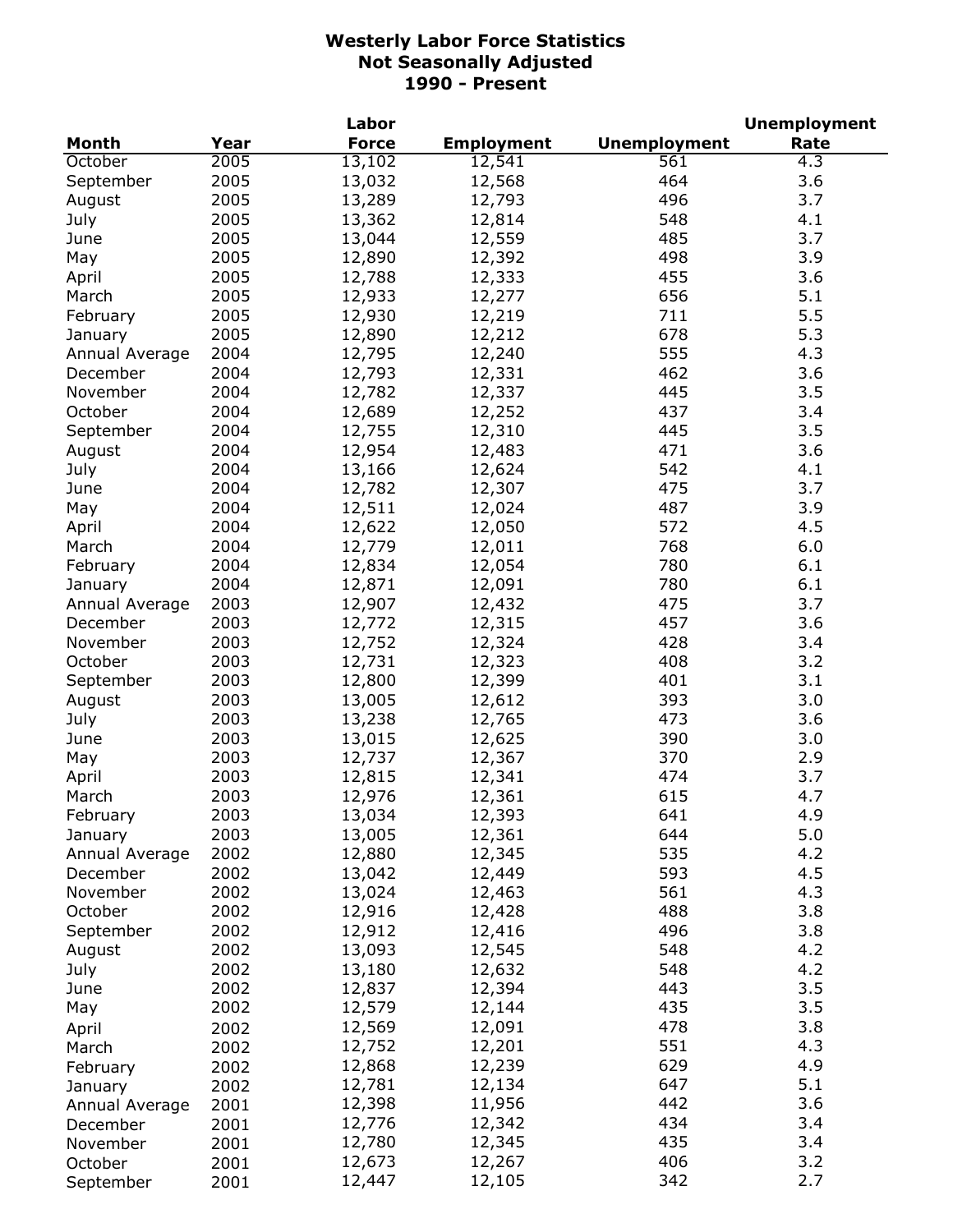| <b>Unemployment</b><br>Month<br>Year<br><b>Force</b><br><b>Employment</b><br>Rate<br>12,487<br>12,070<br>417<br>$\overline{3.3}$<br>2001<br>August<br>456<br>3.6<br>12,680<br>12,224<br>2001<br>July<br>401<br>3.3<br>12,333<br>11,932<br>2001<br>June<br>372<br>3.1<br>12,037<br>11,665<br>2001<br>May<br>386<br>3.2<br>12,017<br>11,631<br>2001<br>April<br>527<br>4.3<br>12,142<br>11,615<br>2001<br>March<br>607<br>5.0<br>12,241<br>11,634<br>2001<br>February<br>519<br>4.3<br>12,161<br>11,642<br>2001<br>January<br>12,087<br>401<br>3.3<br>11,686<br>2000<br>Annual Average<br>297<br>11,922<br>2.5<br>11,625<br>2000<br>December<br>3.0<br>11,932<br>11,575<br>357<br>2000<br>November<br>11,879<br>11,583<br>296<br>2.5<br>October<br>2000<br>11,809<br>11,521<br>288<br>2.4<br>2000<br>September<br>12,217<br>11,876<br>341<br>2.8<br>2000<br>August<br>12,354<br>311<br>2.5<br>12,043<br>2000<br>July<br>12,229<br>361<br>3.0<br>11,868<br>2000<br>June<br>3.7<br>12,108<br>445<br>11,663<br>2000<br>May<br>380<br>3.2<br>12,042<br>11,662<br>2000<br>April<br>525<br>4.3<br>12,176<br>11,651<br>2000<br>March<br>643<br>5.3<br>12,220<br>11,577<br>2000<br>February<br>12,149<br>564<br>4.6<br>11,585<br>2000<br>January<br>438<br>3.2<br>13,560<br>13,122<br>1999<br>Annual Average<br>3.3<br>449<br>13,566<br>13,117<br>1999<br>December<br>13,511<br>446<br>3.3<br>13,065<br>1999<br>November<br>13,401<br>403<br>3.0<br>12,998<br>1999<br>October<br>13,402<br>362<br>2.7<br>13,040<br>1999<br>September<br>2.7<br>13,837<br>13,470<br>367<br>1999<br>August<br>13,980<br>13,594<br>386<br>2.8<br>1999<br>July<br>13,583<br>316<br>2.3<br>13,267<br>1999<br>June<br>13,340<br>12,999<br>341<br>2.6<br>1999<br>May<br>327<br>13,274<br>12,947<br>2.5<br>1999<br>April<br>507<br>13,543<br>13,036<br>3.7<br>1999<br>March<br>662<br>13,617<br>4.9<br>12,955<br>1999<br>February<br>692<br>12,970<br>5.1<br>13,662<br>1999<br>January<br>468<br>3.6<br>13,127<br>12,659<br>Annual Average<br>1998<br>420<br>13,209<br>12,789<br>3.2<br>1998<br>December<br>430<br>3.3<br>13,166<br>12,736<br>1998<br>November<br>477<br>3.6<br>13,072<br>12,595<br>1998<br>October<br>399<br>3.1<br>13,065<br>12,666<br>1998<br>September<br>432<br>3.2<br>13,398<br>12,966<br>1998<br>August<br>417<br>3.1<br>13,475<br>13,058<br>July<br>1998<br>350<br>2.7<br>13,132<br>12,782<br>1998<br>June<br>375<br>2.9<br>12,830<br>12,455<br>1998<br>May<br>3.1<br>397<br>12,766<br>12,369<br>1998<br>April<br>13,109<br>603<br>4.6<br>12,506<br>1998<br>March<br>13,100<br>633<br>4.8<br>12,467<br>1998<br>February<br>5.1<br>13,196<br>12,518<br>678<br>1998<br>January<br>525<br>13,060<br>12,535<br>4.0<br>1997<br>Annual Average<br>488<br>3.7<br>13,058<br>12,570<br>1997<br>December<br>13,062<br>455<br>3.5<br>12,607<br>1997<br>November<br>435<br>3.4<br>12,963<br>12,528<br>1997<br>October<br>479<br>3.7<br>13,041<br>12,562<br>1997<br>September<br>501<br>3.7<br>13,481<br>12,980<br>1997<br>August |      |      | Labor  |        |     | <b>Unemployment</b> |
|------------------------------------------------------------------------------------------------------------------------------------------------------------------------------------------------------------------------------------------------------------------------------------------------------------------------------------------------------------------------------------------------------------------------------------------------------------------------------------------------------------------------------------------------------------------------------------------------------------------------------------------------------------------------------------------------------------------------------------------------------------------------------------------------------------------------------------------------------------------------------------------------------------------------------------------------------------------------------------------------------------------------------------------------------------------------------------------------------------------------------------------------------------------------------------------------------------------------------------------------------------------------------------------------------------------------------------------------------------------------------------------------------------------------------------------------------------------------------------------------------------------------------------------------------------------------------------------------------------------------------------------------------------------------------------------------------------------------------------------------------------------------------------------------------------------------------------------------------------------------------------------------------------------------------------------------------------------------------------------------------------------------------------------------------------------------------------------------------------------------------------------------------------------------------------------------------------------------------------------------------------------------------------------------------------------------------------------------------------------------------------------------------------------------------------------------------------------------------------------------------------------------------------------------------------------------------------------------------------------------------------------------------------------------------------------------------------------------------------------------------------------------------------------------------------------------------------------------------------------------------------------------------------------------------------------------------------------------------------------------------------|------|------|--------|--------|-----|---------------------|
|                                                                                                                                                                                                                                                                                                                                                                                                                                                                                                                                                                                                                                                                                                                                                                                                                                                                                                                                                                                                                                                                                                                                                                                                                                                                                                                                                                                                                                                                                                                                                                                                                                                                                                                                                                                                                                                                                                                                                                                                                                                                                                                                                                                                                                                                                                                                                                                                                                                                                                                                                                                                                                                                                                                                                                                                                                                                                                                                                                                                            |      |      |        |        |     |                     |
|                                                                                                                                                                                                                                                                                                                                                                                                                                                                                                                                                                                                                                                                                                                                                                                                                                                                                                                                                                                                                                                                                                                                                                                                                                                                                                                                                                                                                                                                                                                                                                                                                                                                                                                                                                                                                                                                                                                                                                                                                                                                                                                                                                                                                                                                                                                                                                                                                                                                                                                                                                                                                                                                                                                                                                                                                                                                                                                                                                                                            |      |      |        |        |     |                     |
|                                                                                                                                                                                                                                                                                                                                                                                                                                                                                                                                                                                                                                                                                                                                                                                                                                                                                                                                                                                                                                                                                                                                                                                                                                                                                                                                                                                                                                                                                                                                                                                                                                                                                                                                                                                                                                                                                                                                                                                                                                                                                                                                                                                                                                                                                                                                                                                                                                                                                                                                                                                                                                                                                                                                                                                                                                                                                                                                                                                                            |      |      |        |        |     |                     |
|                                                                                                                                                                                                                                                                                                                                                                                                                                                                                                                                                                                                                                                                                                                                                                                                                                                                                                                                                                                                                                                                                                                                                                                                                                                                                                                                                                                                                                                                                                                                                                                                                                                                                                                                                                                                                                                                                                                                                                                                                                                                                                                                                                                                                                                                                                                                                                                                                                                                                                                                                                                                                                                                                                                                                                                                                                                                                                                                                                                                            |      |      |        |        |     |                     |
|                                                                                                                                                                                                                                                                                                                                                                                                                                                                                                                                                                                                                                                                                                                                                                                                                                                                                                                                                                                                                                                                                                                                                                                                                                                                                                                                                                                                                                                                                                                                                                                                                                                                                                                                                                                                                                                                                                                                                                                                                                                                                                                                                                                                                                                                                                                                                                                                                                                                                                                                                                                                                                                                                                                                                                                                                                                                                                                                                                                                            |      |      |        |        |     |                     |
|                                                                                                                                                                                                                                                                                                                                                                                                                                                                                                                                                                                                                                                                                                                                                                                                                                                                                                                                                                                                                                                                                                                                                                                                                                                                                                                                                                                                                                                                                                                                                                                                                                                                                                                                                                                                                                                                                                                                                                                                                                                                                                                                                                                                                                                                                                                                                                                                                                                                                                                                                                                                                                                                                                                                                                                                                                                                                                                                                                                                            |      |      |        |        |     |                     |
|                                                                                                                                                                                                                                                                                                                                                                                                                                                                                                                                                                                                                                                                                                                                                                                                                                                                                                                                                                                                                                                                                                                                                                                                                                                                                                                                                                                                                                                                                                                                                                                                                                                                                                                                                                                                                                                                                                                                                                                                                                                                                                                                                                                                                                                                                                                                                                                                                                                                                                                                                                                                                                                                                                                                                                                                                                                                                                                                                                                                            |      |      |        |        |     |                     |
|                                                                                                                                                                                                                                                                                                                                                                                                                                                                                                                                                                                                                                                                                                                                                                                                                                                                                                                                                                                                                                                                                                                                                                                                                                                                                                                                                                                                                                                                                                                                                                                                                                                                                                                                                                                                                                                                                                                                                                                                                                                                                                                                                                                                                                                                                                                                                                                                                                                                                                                                                                                                                                                                                                                                                                                                                                                                                                                                                                                                            |      |      |        |        |     |                     |
|                                                                                                                                                                                                                                                                                                                                                                                                                                                                                                                                                                                                                                                                                                                                                                                                                                                                                                                                                                                                                                                                                                                                                                                                                                                                                                                                                                                                                                                                                                                                                                                                                                                                                                                                                                                                                                                                                                                                                                                                                                                                                                                                                                                                                                                                                                                                                                                                                                                                                                                                                                                                                                                                                                                                                                                                                                                                                                                                                                                                            |      |      |        |        |     |                     |
|                                                                                                                                                                                                                                                                                                                                                                                                                                                                                                                                                                                                                                                                                                                                                                                                                                                                                                                                                                                                                                                                                                                                                                                                                                                                                                                                                                                                                                                                                                                                                                                                                                                                                                                                                                                                                                                                                                                                                                                                                                                                                                                                                                                                                                                                                                                                                                                                                                                                                                                                                                                                                                                                                                                                                                                                                                                                                                                                                                                                            |      |      |        |        |     |                     |
|                                                                                                                                                                                                                                                                                                                                                                                                                                                                                                                                                                                                                                                                                                                                                                                                                                                                                                                                                                                                                                                                                                                                                                                                                                                                                                                                                                                                                                                                                                                                                                                                                                                                                                                                                                                                                                                                                                                                                                                                                                                                                                                                                                                                                                                                                                                                                                                                                                                                                                                                                                                                                                                                                                                                                                                                                                                                                                                                                                                                            |      |      |        |        |     |                     |
|                                                                                                                                                                                                                                                                                                                                                                                                                                                                                                                                                                                                                                                                                                                                                                                                                                                                                                                                                                                                                                                                                                                                                                                                                                                                                                                                                                                                                                                                                                                                                                                                                                                                                                                                                                                                                                                                                                                                                                                                                                                                                                                                                                                                                                                                                                                                                                                                                                                                                                                                                                                                                                                                                                                                                                                                                                                                                                                                                                                                            |      |      |        |        |     |                     |
|                                                                                                                                                                                                                                                                                                                                                                                                                                                                                                                                                                                                                                                                                                                                                                                                                                                                                                                                                                                                                                                                                                                                                                                                                                                                                                                                                                                                                                                                                                                                                                                                                                                                                                                                                                                                                                                                                                                                                                                                                                                                                                                                                                                                                                                                                                                                                                                                                                                                                                                                                                                                                                                                                                                                                                                                                                                                                                                                                                                                            |      |      |        |        |     |                     |
|                                                                                                                                                                                                                                                                                                                                                                                                                                                                                                                                                                                                                                                                                                                                                                                                                                                                                                                                                                                                                                                                                                                                                                                                                                                                                                                                                                                                                                                                                                                                                                                                                                                                                                                                                                                                                                                                                                                                                                                                                                                                                                                                                                                                                                                                                                                                                                                                                                                                                                                                                                                                                                                                                                                                                                                                                                                                                                                                                                                                            |      |      |        |        |     |                     |
|                                                                                                                                                                                                                                                                                                                                                                                                                                                                                                                                                                                                                                                                                                                                                                                                                                                                                                                                                                                                                                                                                                                                                                                                                                                                                                                                                                                                                                                                                                                                                                                                                                                                                                                                                                                                                                                                                                                                                                                                                                                                                                                                                                                                                                                                                                                                                                                                                                                                                                                                                                                                                                                                                                                                                                                                                                                                                                                                                                                                            |      |      |        |        |     |                     |
|                                                                                                                                                                                                                                                                                                                                                                                                                                                                                                                                                                                                                                                                                                                                                                                                                                                                                                                                                                                                                                                                                                                                                                                                                                                                                                                                                                                                                                                                                                                                                                                                                                                                                                                                                                                                                                                                                                                                                                                                                                                                                                                                                                                                                                                                                                                                                                                                                                                                                                                                                                                                                                                                                                                                                                                                                                                                                                                                                                                                            |      |      |        |        |     |                     |
|                                                                                                                                                                                                                                                                                                                                                                                                                                                                                                                                                                                                                                                                                                                                                                                                                                                                                                                                                                                                                                                                                                                                                                                                                                                                                                                                                                                                                                                                                                                                                                                                                                                                                                                                                                                                                                                                                                                                                                                                                                                                                                                                                                                                                                                                                                                                                                                                                                                                                                                                                                                                                                                                                                                                                                                                                                                                                                                                                                                                            |      |      |        |        |     |                     |
|                                                                                                                                                                                                                                                                                                                                                                                                                                                                                                                                                                                                                                                                                                                                                                                                                                                                                                                                                                                                                                                                                                                                                                                                                                                                                                                                                                                                                                                                                                                                                                                                                                                                                                                                                                                                                                                                                                                                                                                                                                                                                                                                                                                                                                                                                                                                                                                                                                                                                                                                                                                                                                                                                                                                                                                                                                                                                                                                                                                                            |      |      |        |        |     |                     |
|                                                                                                                                                                                                                                                                                                                                                                                                                                                                                                                                                                                                                                                                                                                                                                                                                                                                                                                                                                                                                                                                                                                                                                                                                                                                                                                                                                                                                                                                                                                                                                                                                                                                                                                                                                                                                                                                                                                                                                                                                                                                                                                                                                                                                                                                                                                                                                                                                                                                                                                                                                                                                                                                                                                                                                                                                                                                                                                                                                                                            |      |      |        |        |     |                     |
|                                                                                                                                                                                                                                                                                                                                                                                                                                                                                                                                                                                                                                                                                                                                                                                                                                                                                                                                                                                                                                                                                                                                                                                                                                                                                                                                                                                                                                                                                                                                                                                                                                                                                                                                                                                                                                                                                                                                                                                                                                                                                                                                                                                                                                                                                                                                                                                                                                                                                                                                                                                                                                                                                                                                                                                                                                                                                                                                                                                                            |      |      |        |        |     |                     |
|                                                                                                                                                                                                                                                                                                                                                                                                                                                                                                                                                                                                                                                                                                                                                                                                                                                                                                                                                                                                                                                                                                                                                                                                                                                                                                                                                                                                                                                                                                                                                                                                                                                                                                                                                                                                                                                                                                                                                                                                                                                                                                                                                                                                                                                                                                                                                                                                                                                                                                                                                                                                                                                                                                                                                                                                                                                                                                                                                                                                            |      |      |        |        |     |                     |
|                                                                                                                                                                                                                                                                                                                                                                                                                                                                                                                                                                                                                                                                                                                                                                                                                                                                                                                                                                                                                                                                                                                                                                                                                                                                                                                                                                                                                                                                                                                                                                                                                                                                                                                                                                                                                                                                                                                                                                                                                                                                                                                                                                                                                                                                                                                                                                                                                                                                                                                                                                                                                                                                                                                                                                                                                                                                                                                                                                                                            |      |      |        |        |     |                     |
|                                                                                                                                                                                                                                                                                                                                                                                                                                                                                                                                                                                                                                                                                                                                                                                                                                                                                                                                                                                                                                                                                                                                                                                                                                                                                                                                                                                                                                                                                                                                                                                                                                                                                                                                                                                                                                                                                                                                                                                                                                                                                                                                                                                                                                                                                                                                                                                                                                                                                                                                                                                                                                                                                                                                                                                                                                                                                                                                                                                                            |      |      |        |        |     |                     |
|                                                                                                                                                                                                                                                                                                                                                                                                                                                                                                                                                                                                                                                                                                                                                                                                                                                                                                                                                                                                                                                                                                                                                                                                                                                                                                                                                                                                                                                                                                                                                                                                                                                                                                                                                                                                                                                                                                                                                                                                                                                                                                                                                                                                                                                                                                                                                                                                                                                                                                                                                                                                                                                                                                                                                                                                                                                                                                                                                                                                            |      |      |        |        |     |                     |
|                                                                                                                                                                                                                                                                                                                                                                                                                                                                                                                                                                                                                                                                                                                                                                                                                                                                                                                                                                                                                                                                                                                                                                                                                                                                                                                                                                                                                                                                                                                                                                                                                                                                                                                                                                                                                                                                                                                                                                                                                                                                                                                                                                                                                                                                                                                                                                                                                                                                                                                                                                                                                                                                                                                                                                                                                                                                                                                                                                                                            |      |      |        |        |     |                     |
|                                                                                                                                                                                                                                                                                                                                                                                                                                                                                                                                                                                                                                                                                                                                                                                                                                                                                                                                                                                                                                                                                                                                                                                                                                                                                                                                                                                                                                                                                                                                                                                                                                                                                                                                                                                                                                                                                                                                                                                                                                                                                                                                                                                                                                                                                                                                                                                                                                                                                                                                                                                                                                                                                                                                                                                                                                                                                                                                                                                                            |      |      |        |        |     |                     |
|                                                                                                                                                                                                                                                                                                                                                                                                                                                                                                                                                                                                                                                                                                                                                                                                                                                                                                                                                                                                                                                                                                                                                                                                                                                                                                                                                                                                                                                                                                                                                                                                                                                                                                                                                                                                                                                                                                                                                                                                                                                                                                                                                                                                                                                                                                                                                                                                                                                                                                                                                                                                                                                                                                                                                                                                                                                                                                                                                                                                            |      |      |        |        |     |                     |
|                                                                                                                                                                                                                                                                                                                                                                                                                                                                                                                                                                                                                                                                                                                                                                                                                                                                                                                                                                                                                                                                                                                                                                                                                                                                                                                                                                                                                                                                                                                                                                                                                                                                                                                                                                                                                                                                                                                                                                                                                                                                                                                                                                                                                                                                                                                                                                                                                                                                                                                                                                                                                                                                                                                                                                                                                                                                                                                                                                                                            |      |      |        |        |     |                     |
|                                                                                                                                                                                                                                                                                                                                                                                                                                                                                                                                                                                                                                                                                                                                                                                                                                                                                                                                                                                                                                                                                                                                                                                                                                                                                                                                                                                                                                                                                                                                                                                                                                                                                                                                                                                                                                                                                                                                                                                                                                                                                                                                                                                                                                                                                                                                                                                                                                                                                                                                                                                                                                                                                                                                                                                                                                                                                                                                                                                                            |      |      |        |        |     |                     |
|                                                                                                                                                                                                                                                                                                                                                                                                                                                                                                                                                                                                                                                                                                                                                                                                                                                                                                                                                                                                                                                                                                                                                                                                                                                                                                                                                                                                                                                                                                                                                                                                                                                                                                                                                                                                                                                                                                                                                                                                                                                                                                                                                                                                                                                                                                                                                                                                                                                                                                                                                                                                                                                                                                                                                                                                                                                                                                                                                                                                            |      |      |        |        |     |                     |
|                                                                                                                                                                                                                                                                                                                                                                                                                                                                                                                                                                                                                                                                                                                                                                                                                                                                                                                                                                                                                                                                                                                                                                                                                                                                                                                                                                                                                                                                                                                                                                                                                                                                                                                                                                                                                                                                                                                                                                                                                                                                                                                                                                                                                                                                                                                                                                                                                                                                                                                                                                                                                                                                                                                                                                                                                                                                                                                                                                                                            |      |      |        |        |     |                     |
|                                                                                                                                                                                                                                                                                                                                                                                                                                                                                                                                                                                                                                                                                                                                                                                                                                                                                                                                                                                                                                                                                                                                                                                                                                                                                                                                                                                                                                                                                                                                                                                                                                                                                                                                                                                                                                                                                                                                                                                                                                                                                                                                                                                                                                                                                                                                                                                                                                                                                                                                                                                                                                                                                                                                                                                                                                                                                                                                                                                                            |      |      |        |        |     |                     |
|                                                                                                                                                                                                                                                                                                                                                                                                                                                                                                                                                                                                                                                                                                                                                                                                                                                                                                                                                                                                                                                                                                                                                                                                                                                                                                                                                                                                                                                                                                                                                                                                                                                                                                                                                                                                                                                                                                                                                                                                                                                                                                                                                                                                                                                                                                                                                                                                                                                                                                                                                                                                                                                                                                                                                                                                                                                                                                                                                                                                            |      |      |        |        |     |                     |
|                                                                                                                                                                                                                                                                                                                                                                                                                                                                                                                                                                                                                                                                                                                                                                                                                                                                                                                                                                                                                                                                                                                                                                                                                                                                                                                                                                                                                                                                                                                                                                                                                                                                                                                                                                                                                                                                                                                                                                                                                                                                                                                                                                                                                                                                                                                                                                                                                                                                                                                                                                                                                                                                                                                                                                                                                                                                                                                                                                                                            |      |      |        |        |     |                     |
|                                                                                                                                                                                                                                                                                                                                                                                                                                                                                                                                                                                                                                                                                                                                                                                                                                                                                                                                                                                                                                                                                                                                                                                                                                                                                                                                                                                                                                                                                                                                                                                                                                                                                                                                                                                                                                                                                                                                                                                                                                                                                                                                                                                                                                                                                                                                                                                                                                                                                                                                                                                                                                                                                                                                                                                                                                                                                                                                                                                                            |      |      |        |        |     |                     |
|                                                                                                                                                                                                                                                                                                                                                                                                                                                                                                                                                                                                                                                                                                                                                                                                                                                                                                                                                                                                                                                                                                                                                                                                                                                                                                                                                                                                                                                                                                                                                                                                                                                                                                                                                                                                                                                                                                                                                                                                                                                                                                                                                                                                                                                                                                                                                                                                                                                                                                                                                                                                                                                                                                                                                                                                                                                                                                                                                                                                            |      |      |        |        |     |                     |
|                                                                                                                                                                                                                                                                                                                                                                                                                                                                                                                                                                                                                                                                                                                                                                                                                                                                                                                                                                                                                                                                                                                                                                                                                                                                                                                                                                                                                                                                                                                                                                                                                                                                                                                                                                                                                                                                                                                                                                                                                                                                                                                                                                                                                                                                                                                                                                                                                                                                                                                                                                                                                                                                                                                                                                                                                                                                                                                                                                                                            |      |      |        |        |     |                     |
|                                                                                                                                                                                                                                                                                                                                                                                                                                                                                                                                                                                                                                                                                                                                                                                                                                                                                                                                                                                                                                                                                                                                                                                                                                                                                                                                                                                                                                                                                                                                                                                                                                                                                                                                                                                                                                                                                                                                                                                                                                                                                                                                                                                                                                                                                                                                                                                                                                                                                                                                                                                                                                                                                                                                                                                                                                                                                                                                                                                                            |      |      |        |        |     |                     |
|                                                                                                                                                                                                                                                                                                                                                                                                                                                                                                                                                                                                                                                                                                                                                                                                                                                                                                                                                                                                                                                                                                                                                                                                                                                                                                                                                                                                                                                                                                                                                                                                                                                                                                                                                                                                                                                                                                                                                                                                                                                                                                                                                                                                                                                                                                                                                                                                                                                                                                                                                                                                                                                                                                                                                                                                                                                                                                                                                                                                            |      |      |        |        |     |                     |
|                                                                                                                                                                                                                                                                                                                                                                                                                                                                                                                                                                                                                                                                                                                                                                                                                                                                                                                                                                                                                                                                                                                                                                                                                                                                                                                                                                                                                                                                                                                                                                                                                                                                                                                                                                                                                                                                                                                                                                                                                                                                                                                                                                                                                                                                                                                                                                                                                                                                                                                                                                                                                                                                                                                                                                                                                                                                                                                                                                                                            |      |      |        |        |     |                     |
|                                                                                                                                                                                                                                                                                                                                                                                                                                                                                                                                                                                                                                                                                                                                                                                                                                                                                                                                                                                                                                                                                                                                                                                                                                                                                                                                                                                                                                                                                                                                                                                                                                                                                                                                                                                                                                                                                                                                                                                                                                                                                                                                                                                                                                                                                                                                                                                                                                                                                                                                                                                                                                                                                                                                                                                                                                                                                                                                                                                                            |      |      |        |        |     |                     |
|                                                                                                                                                                                                                                                                                                                                                                                                                                                                                                                                                                                                                                                                                                                                                                                                                                                                                                                                                                                                                                                                                                                                                                                                                                                                                                                                                                                                                                                                                                                                                                                                                                                                                                                                                                                                                                                                                                                                                                                                                                                                                                                                                                                                                                                                                                                                                                                                                                                                                                                                                                                                                                                                                                                                                                                                                                                                                                                                                                                                            |      |      |        |        |     |                     |
|                                                                                                                                                                                                                                                                                                                                                                                                                                                                                                                                                                                                                                                                                                                                                                                                                                                                                                                                                                                                                                                                                                                                                                                                                                                                                                                                                                                                                                                                                                                                                                                                                                                                                                                                                                                                                                                                                                                                                                                                                                                                                                                                                                                                                                                                                                                                                                                                                                                                                                                                                                                                                                                                                                                                                                                                                                                                                                                                                                                                            |      |      |        |        |     |                     |
|                                                                                                                                                                                                                                                                                                                                                                                                                                                                                                                                                                                                                                                                                                                                                                                                                                                                                                                                                                                                                                                                                                                                                                                                                                                                                                                                                                                                                                                                                                                                                                                                                                                                                                                                                                                                                                                                                                                                                                                                                                                                                                                                                                                                                                                                                                                                                                                                                                                                                                                                                                                                                                                                                                                                                                                                                                                                                                                                                                                                            |      |      |        |        |     |                     |
|                                                                                                                                                                                                                                                                                                                                                                                                                                                                                                                                                                                                                                                                                                                                                                                                                                                                                                                                                                                                                                                                                                                                                                                                                                                                                                                                                                                                                                                                                                                                                                                                                                                                                                                                                                                                                                                                                                                                                                                                                                                                                                                                                                                                                                                                                                                                                                                                                                                                                                                                                                                                                                                                                                                                                                                                                                                                                                                                                                                                            |      |      |        |        |     |                     |
|                                                                                                                                                                                                                                                                                                                                                                                                                                                                                                                                                                                                                                                                                                                                                                                                                                                                                                                                                                                                                                                                                                                                                                                                                                                                                                                                                                                                                                                                                                                                                                                                                                                                                                                                                                                                                                                                                                                                                                                                                                                                                                                                                                                                                                                                                                                                                                                                                                                                                                                                                                                                                                                                                                                                                                                                                                                                                                                                                                                                            |      |      |        |        |     |                     |
|                                                                                                                                                                                                                                                                                                                                                                                                                                                                                                                                                                                                                                                                                                                                                                                                                                                                                                                                                                                                                                                                                                                                                                                                                                                                                                                                                                                                                                                                                                                                                                                                                                                                                                                                                                                                                                                                                                                                                                                                                                                                                                                                                                                                                                                                                                                                                                                                                                                                                                                                                                                                                                                                                                                                                                                                                                                                                                                                                                                                            |      |      |        |        |     |                     |
|                                                                                                                                                                                                                                                                                                                                                                                                                                                                                                                                                                                                                                                                                                                                                                                                                                                                                                                                                                                                                                                                                                                                                                                                                                                                                                                                                                                                                                                                                                                                                                                                                                                                                                                                                                                                                                                                                                                                                                                                                                                                                                                                                                                                                                                                                                                                                                                                                                                                                                                                                                                                                                                                                                                                                                                                                                                                                                                                                                                                            |      |      |        |        |     |                     |
|                                                                                                                                                                                                                                                                                                                                                                                                                                                                                                                                                                                                                                                                                                                                                                                                                                                                                                                                                                                                                                                                                                                                                                                                                                                                                                                                                                                                                                                                                                                                                                                                                                                                                                                                                                                                                                                                                                                                                                                                                                                                                                                                                                                                                                                                                                                                                                                                                                                                                                                                                                                                                                                                                                                                                                                                                                                                                                                                                                                                            |      |      |        |        |     |                     |
|                                                                                                                                                                                                                                                                                                                                                                                                                                                                                                                                                                                                                                                                                                                                                                                                                                                                                                                                                                                                                                                                                                                                                                                                                                                                                                                                                                                                                                                                                                                                                                                                                                                                                                                                                                                                                                                                                                                                                                                                                                                                                                                                                                                                                                                                                                                                                                                                                                                                                                                                                                                                                                                                                                                                                                                                                                                                                                                                                                                                            |      |      |        |        |     |                     |
|                                                                                                                                                                                                                                                                                                                                                                                                                                                                                                                                                                                                                                                                                                                                                                                                                                                                                                                                                                                                                                                                                                                                                                                                                                                                                                                                                                                                                                                                                                                                                                                                                                                                                                                                                                                                                                                                                                                                                                                                                                                                                                                                                                                                                                                                                                                                                                                                                                                                                                                                                                                                                                                                                                                                                                                                                                                                                                                                                                                                            |      |      |        |        |     |                     |
|                                                                                                                                                                                                                                                                                                                                                                                                                                                                                                                                                                                                                                                                                                                                                                                                                                                                                                                                                                                                                                                                                                                                                                                                                                                                                                                                                                                                                                                                                                                                                                                                                                                                                                                                                                                                                                                                                                                                                                                                                                                                                                                                                                                                                                                                                                                                                                                                                                                                                                                                                                                                                                                                                                                                                                                                                                                                                                                                                                                                            |      |      |        |        |     |                     |
|                                                                                                                                                                                                                                                                                                                                                                                                                                                                                                                                                                                                                                                                                                                                                                                                                                                                                                                                                                                                                                                                                                                                                                                                                                                                                                                                                                                                                                                                                                                                                                                                                                                                                                                                                                                                                                                                                                                                                                                                                                                                                                                                                                                                                                                                                                                                                                                                                                                                                                                                                                                                                                                                                                                                                                                                                                                                                                                                                                                                            |      |      |        |        |     |                     |
|                                                                                                                                                                                                                                                                                                                                                                                                                                                                                                                                                                                                                                                                                                                                                                                                                                                                                                                                                                                                                                                                                                                                                                                                                                                                                                                                                                                                                                                                                                                                                                                                                                                                                                                                                                                                                                                                                                                                                                                                                                                                                                                                                                                                                                                                                                                                                                                                                                                                                                                                                                                                                                                                                                                                                                                                                                                                                                                                                                                                            |      |      |        |        |     |                     |
|                                                                                                                                                                                                                                                                                                                                                                                                                                                                                                                                                                                                                                                                                                                                                                                                                                                                                                                                                                                                                                                                                                                                                                                                                                                                                                                                                                                                                                                                                                                                                                                                                                                                                                                                                                                                                                                                                                                                                                                                                                                                                                                                                                                                                                                                                                                                                                                                                                                                                                                                                                                                                                                                                                                                                                                                                                                                                                                                                                                                            |      |      |        |        |     |                     |
|                                                                                                                                                                                                                                                                                                                                                                                                                                                                                                                                                                                                                                                                                                                                                                                                                                                                                                                                                                                                                                                                                                                                                                                                                                                                                                                                                                                                                                                                                                                                                                                                                                                                                                                                                                                                                                                                                                                                                                                                                                                                                                                                                                                                                                                                                                                                                                                                                                                                                                                                                                                                                                                                                                                                                                                                                                                                                                                                                                                                            | July | 1997 | 13,673 | 13,152 | 521 | 3.8                 |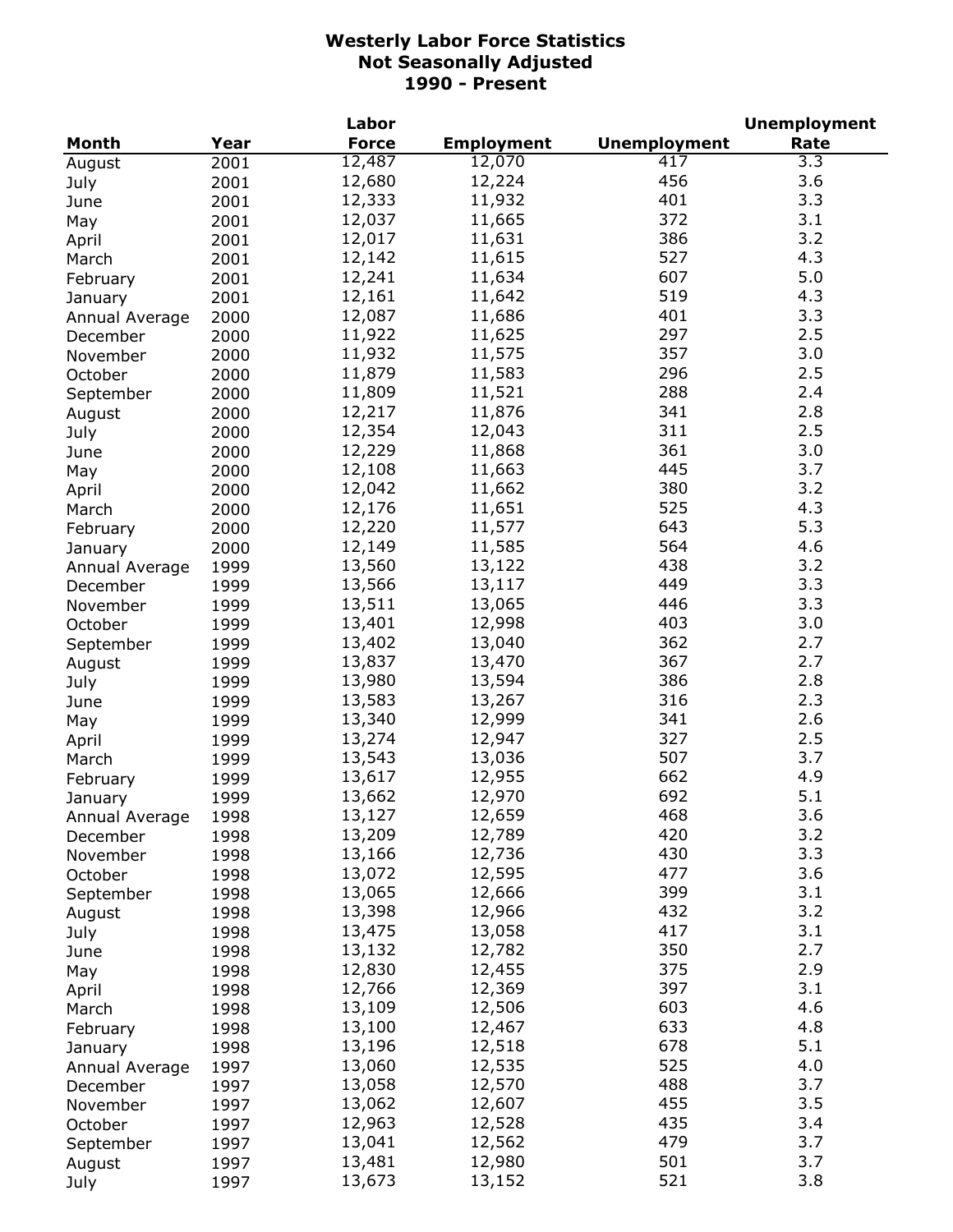|                |      | Labor        |                   |                     | <b>Unemployment</b> |
|----------------|------|--------------|-------------------|---------------------|---------------------|
| Month          | Year | <b>Force</b> | <b>Employment</b> | <b>Unemployment</b> | Rate                |
| June           | 1997 | 13,247       | 12,769            | 478                 | $\overline{3.6}$    |
| May            | 1997 | 12,842       | 12,369            | 473                 | 3.7                 |
| April          | 1997 | 12,801       | 12,300            | 501                 | 3.9                 |
| March          | 1997 | 12,849       | 12,241            | 608                 | 4.7                 |
| February       | 1997 | 12,825       | 12,174            | 651                 | 5.1                 |
| January        | 1997 | 12,877       | 12,172            | 705                 | 5.5                 |
| Annual Average | 1996 | 12,440       | 11,974            | 466                 | 3.7                 |
| December       | 1996 | 12,594       | 12,121            | 473                 | 3.8                 |
| November       |      | 12,501       | 12,102            | 399                 | 3.2                 |
|                | 1996 | 12,574       | 12,197            | 377                 | 3.0                 |
| October        | 1996 |              |                   | 309                 |                     |
| September      | 1996 | 12,167       | 11,858            |                     | 2.5                 |
| August         | 1996 | 12,656       | 12,278            | 378                 | 3.0                 |
| July           | 1996 | 12,992       | 12,539            | 453                 | 3.5                 |
| June           | 1996 | 12,600       | 12,263            | 337                 | 2.7                 |
| May            | 1996 | 12,344       | 11,906            | 438                 | 3.5                 |
| April          | 1996 | 12,177       | 11,748            | 429                 | 3.5                 |
| March          | 1996 | 12,263       | 11,642            | 621                 | 5.1                 |
| February       | 1996 | 12,202       | 11,519            | 683                 | 5.6                 |
| January        | 1996 | 12,208       | 11,510            | 698                 | 5.7                 |
| Annual Average | 1995 | 12,142       | 11,589            | 553                 | 4.6                 |
| December       | 1995 | 12,086       | 11,631            | 455                 | 3.8                 |
| November       | 1995 | 12,050       | 11,615            | 435                 | 3.6                 |
| October        | 1995 | 11,942       | 11,518            | 424                 | 3.6                 |
| September      | 1995 | 12,128       | 11,621            | 507                 | 4.2                 |
| August         | 1995 | 12,448       | 11,920            | 528                 | 4.2                 |
| July           | 1995 | 12,606       | 12,127            | 479                 | 3.8                 |
| June           | 1995 | 12,179       | 11,719            | 460                 | 3.8                 |
| May            | 1995 | 11,974       | 11,430            | 544                 | 4.5                 |
| April          | 1995 | 11,957       | 11,385            | 572                 | 4.8                 |
| March          | 1995 | 12,109       | 11,408            | 701                 | 5.8                 |
| February       | 1995 | 12,155       | 11,368            | 787                 | 6.5                 |
|                | 1995 | 12,065       | 11,327            | 738                 | 6.1                 |
| January        | 1994 | 12,015       | 11,472            | 543                 | 4.5                 |
| Annual Average |      | 11,893       | 11,413            | 480                 | 4.0                 |
| December       | 1994 |              |                   |                     |                     |
| November       | 1994 | 11,895       | 11,402            | 493                 | 4.1                 |
| October        | 1994 | 11,862       | 11,423            | 439                 | 3.7                 |
| September      | 1994 | 11,896       | 11,504            | 392                 | 3.3                 |
| August         | 1994 | 12,210       | 11,772            | 438                 | 3.6                 |
| July           | 1994 | 12,492       | 11,980            | 512                 | 4.1                 |
| June           | 1994 | 12,184       | 11,790            | 394                 | 3.2                 |
| May            | 1994 | 11,870       | 11,456            | 414                 | 3.5                 |
| April          | 1994 | 11,843       | 11,348            | 495                 | 4.2                 |
| March          | 1994 | 11,899       | 11,200            | 699                 | 5.9                 |
| February       | 1994 | 12,025       | 11,202            | 823                 | 6.8                 |
| January        | 1994 | 12,109       | 11,169            | 940                 | 7.8                 |
| Annual Average | 1993 | 11,987       | 11,286            | 701                 | 5.8                 |
| December       | 1993 | 11,983       | 11,278            | 705                 | 5.9                 |
| November       | 1993 | 11,877       | 11,224            | 653                 | 5.5                 |
| October        | 1993 | 11,881       | 11,187            | 694                 | 5.8                 |
| September      | 1993 | 11,994       | 11,449            | 545                 | 4.5                 |
| August         | 1993 | 12,232       | 11,690            | 542                 | 4.4                 |
| July           | 1993 | 12,343       | 11,749            | 594                 | 4.8                 |
| June           | 1993 | 12,018       | 11,386            | 632                 | 5.3                 |
| May            | 1993 | 11,818       | 11,165            | 653                 | 5.5                 |